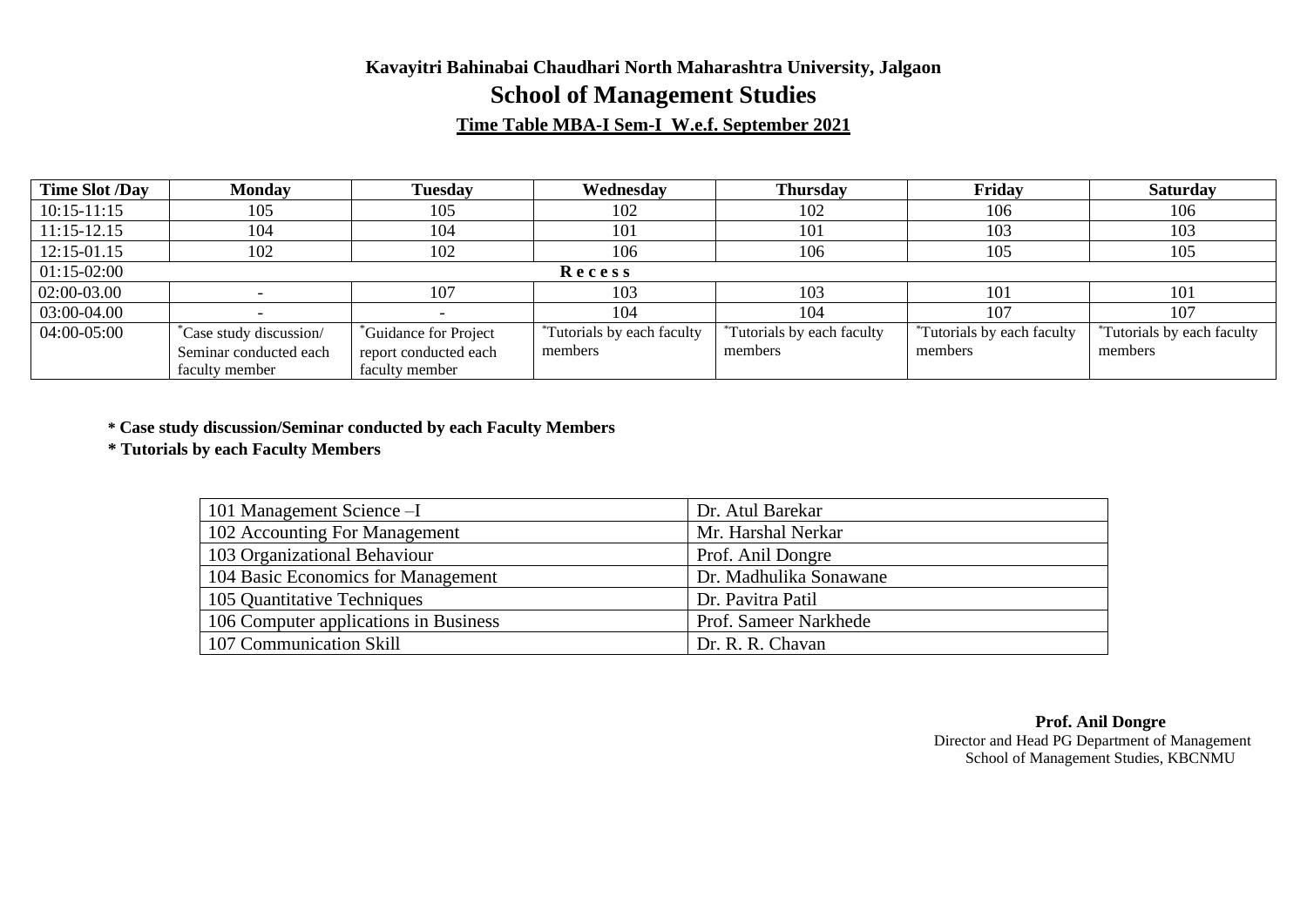#### **Kavayitri Bahinabai Chaudhari North Maharashtra University, Jalgaon**

# **School of Management Studies**

### **Time Table MBA-II Sem-III W.e.f. September 2021**

| <b>Time Slot /Day</b> | <b>Monday</b>                | Tuesday               | Wednesday                      | <b>Thursday</b>                    | Friday                         | <b>Saturday</b>                |
|-----------------------|------------------------------|-----------------------|--------------------------------|------------------------------------|--------------------------------|--------------------------------|
| $10:15 - 11:15$       | 302                          | 302                   | 306(ABCD)                      | 306(ABCD)                          | 301                            | 301                            |
| $11:15-12.15$         | 304(ABCD)                    | 304(ABCD)             | 305(ABCD)                      | 305(ABCD)                          | 307(ABCD)                      | 307(ABCD)                      |
| 12:15-01.15           | 306(ABCD)                    | 306(ABCD)             | 301                            | 301                                | 302                            | 302                            |
| $01:15-02:00$         |                              | Recess                |                                |                                    |                                |                                |
| 02:00-03.00           | 303                          | 303                   | 304(ABCD)                      | 304(ABCD)                          | 305(ABCD)                      | 305(ABCD)                      |
| 03:00-04.00           | 307(ABCD)                    | 307(ABCD)             | 302                            | 302                                | 303                            | 303                            |
| 04:00-05:00           | <i>Case study discussion</i> | Guidance for Project  | <sup>*</sup> Tutorials by each | <i>i</i> Tutorials by each faculty | <sup>*</sup> Tutorials by each | <sup>*</sup> Tutorials by each |
|                       | Seminar conducted each       | report conducted each | faculty members                | members                            | faculty members                | faculty members                |
|                       | faculty member               | faculty member        |                                |                                    |                                |                                |

#### **\* Case study discussion/Seminar conducted by each Faculty Members**

#### **\*Tutorials by each Faculty Members**

| 301-Strategic Management                         | Dr. Ramesh Sardar      |
|--------------------------------------------------|------------------------|
| 302-Business Law-I                               | Dr. Atul Barekar       |
| 303-Current Business Scenario                    | Dr. Ramesh Sardar      |
| 304 (A): Financial Management & Decision Making  | Prof. Sameer Narkhede  |
| 304 (B): Promotional & Brand Management          | Dr. Atul Barekar       |
| 304 (C): HR Administration & labour welfare      | Dr.Milind Dhanraj      |
| 304 (D): Integrated Material Management          | Dr. Pavitra Patil      |
| 305(A): Indian Financial System                  | Prof. Anil Dongre      |
| 305(B) Marketing Research and Consumer Behaviour | Dr. Pavitra Patil      |
| 305(C): Industrial Relations & Trade Unions      | Dr.Milind Dhanraj      |
| 305(D): Distribution and Logistics Management    | Dr. R. R. Chavan       |
| 306(A): Financial Services and Instruments       | Prof. Anil Dongre      |
| 306(B): Global Marketing Management              | Dr. Madhulika Sonawane |
| 306(C): Industrial Legislation & Labour Laws     | Dr. Atul Barekar       |
| 306(D): Strategic Technology Management          | Dr. R. R. Chavan       |
| 307(A): Strategic Financial Management           | Prof. Sameer Narkhede  |
| 307(B): Service Marketing                        | Dr. R. R. Chavan       |
| 307(C): Strategic Human Resource Management      | Dr. Madhulika Sonawane |
| 307(D): Operation Research                       | Dr. Pavitra Patil      |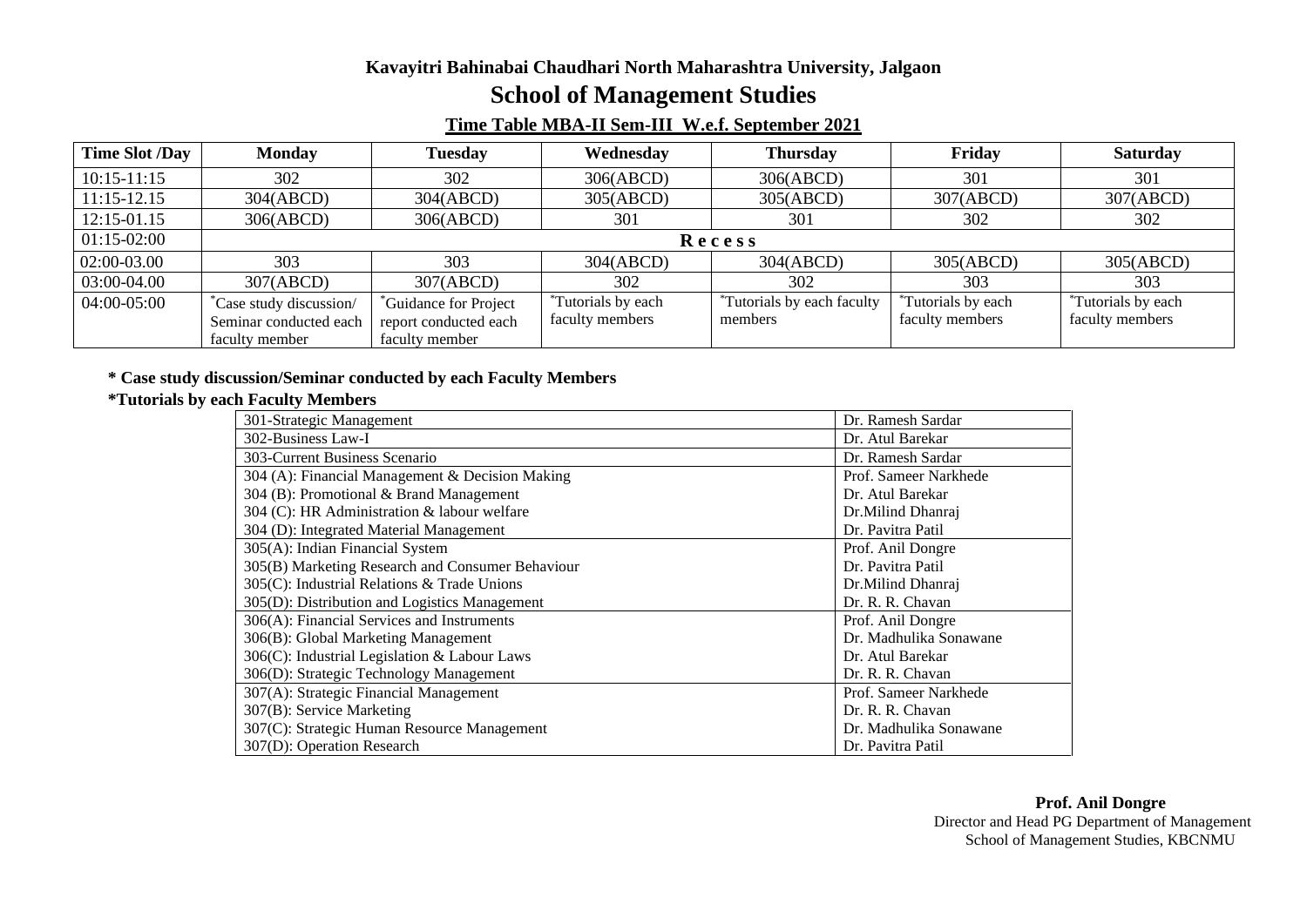#### **Kavayitri Bahinabai Chaudhari North Maharashtra University, Jalgaon**

# **School of Management Studies**

### **Time Table BMS-I Sem-I W.e.f. September 2021**

| Time Slot /Day  | <b>Monday</b>                  | <b>Tuesday</b>                 | Wednesday                 | <b>Thursday</b>           | Friday                    | <b>Saturday</b>           |
|-----------------|--------------------------------|--------------------------------|---------------------------|---------------------------|---------------------------|---------------------------|
| $10:15 - 11:15$ | .6 <sub>1</sub>                | 1.0                            |                           |                           | 1.2                       | 1.4                       |
| $11:15-12.15$   |                                |                                |                           |                           | I .4                      |                           |
| 12:15-01.15     |                                |                                | . . پ                     |                           | 1.6                       | 1.6                       |
| $01:15-02:00$   | Recess                         |                                |                           |                           |                           |                           |
| 02:00-03.00     |                                |                                |                           |                           | 1.3                       |                           |
| 03:00-04.00     |                                |                                |                           |                           |                           |                           |
| 04:00-05:00     | <sup>*</sup> Tutorials by each | <sup>*</sup> Tutorials by each | <i>*Tutorials by each</i> | Tutorials by each faculty | <i>*Tutorials by each</i> | <i>*Tutorials by each</i> |
|                 | faculty members                | faculty members                | faculty members           | members                   | faculty members           | faculty members           |

**\*Tutorials by each Faculty Members**

**\* Counseling and Readings be conducted as per allotted by concern faculty member**

| M1.1 Principles of Management $-I$ | Dr. Ramesh Sardar      |
|------------------------------------|------------------------|
| M1.2 Communication Skill $-I$      | Dr.Milind Dhanraj      |
| M1.3 Microeconomics                | Dr. Madhulika Sonawane |
| M1.4 Fundamentals of Accounting    | Mr. Harshal Nerkar     |
| M1.5 Introduction to Marketing     | Dr. Yashodip Patil     |
| M1.6 Fundamentals of Computer      | <b>CHB</b>             |
| M1.7 Practical on ICT practices    | <b>CHB</b>             |

 **Prof. Sameer Narkhede** Head UG department of Management School of Management Studies, KBCNMU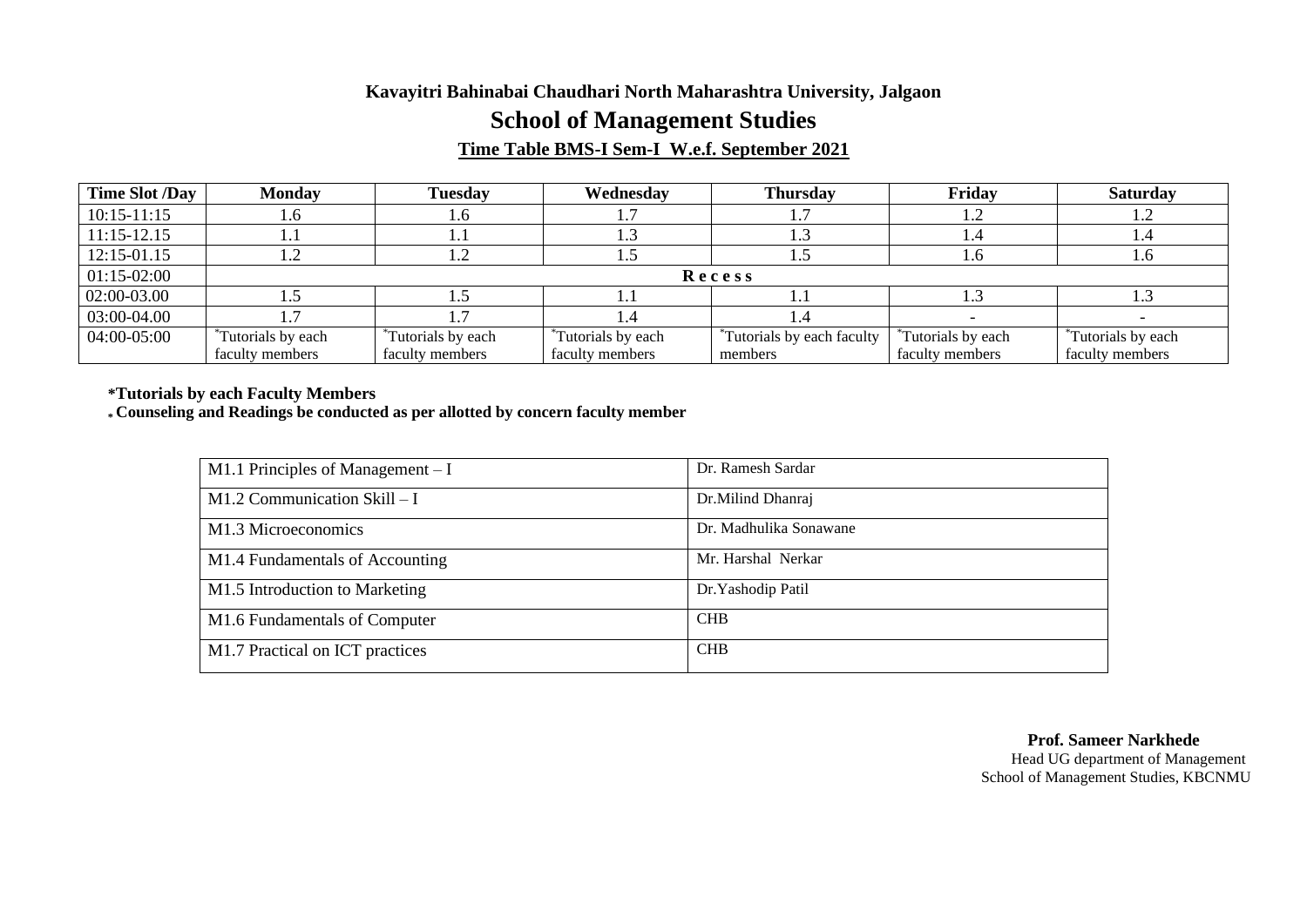## **Kavayitri Bahinabai Chaudhari North Maharashtra University, Jalgaon School of Management Studies Time Table BMS-II Sem-III W.e.f. September 2021**

| <b>Time Slot /Day</b> | <b>Monday</b>         | <b>Tuesday</b> | Wednesday                 | <b>Thursday</b>                        | Friday             | <b>Saturday</b>                |
|-----------------------|-----------------------|----------------|---------------------------|----------------------------------------|--------------------|--------------------------------|
| $10:15-11:15$         | $J \cdot \mathcal{L}$ | 3.2            |                           |                                        |                    |                                |
| $11:15-12.15$         | 3.3                   | 3.3            | 3.4                       | 3.4                                    | 3.2                | 3.2                            |
| 12:15-01.15           | J.I                   | 3.1            | 3.5                       | 3.5                                    | 3.6                | 3.6                            |
| $01:15-02:00$         | Recess                |                |                           |                                        |                    |                                |
| 02:00-03.00           | 3.5                   | 3.5            | 3.7                       | $\mathfrak{I}$ .                       | 3.4                | 3.4                            |
| 03:00-04.00           | 3.6                   | 3.6            |                           |                                        | 3.3                |                                |
| 04:00-05:00           | 3.7 <sub>p</sub>      | 3.7p           | <i>*Tutorials by each</i> | <sup>*</sup> Tutorials by each faculty | *Tutorials by each | <sup>*</sup> Tutorials by each |
|                       |                       |                | faculty members           | members                                | faculty members    | faculty members                |

**\*Tutorials by each Faculty Members**

**\* Counseling and Readings be conducted as per allotted by concern faculty member**

| M3.1 Mathematics for Management | Dr. Pavitra Patil  |
|---------------------------------|--------------------|
| M 3.2 Business Ethics           | Dr. Milind Dhanraj |
| M 3.3Indian Economy             | Dr. Yashodip Patil |
| M3.4 Cost accounting            | Mr. Harshal Nerkar |
| M3.5 Business Law               | Dr. Milind Dhanraj |
| M3.6 CRM and Digital Marketing  | Dr. Yashodip Patil |
| 3.7P Tally ERP                  | <b>CHB</b>         |

#### **Prof. Sameer Narkhede** Head UG department of Management School of Management Studies, KBCNMU